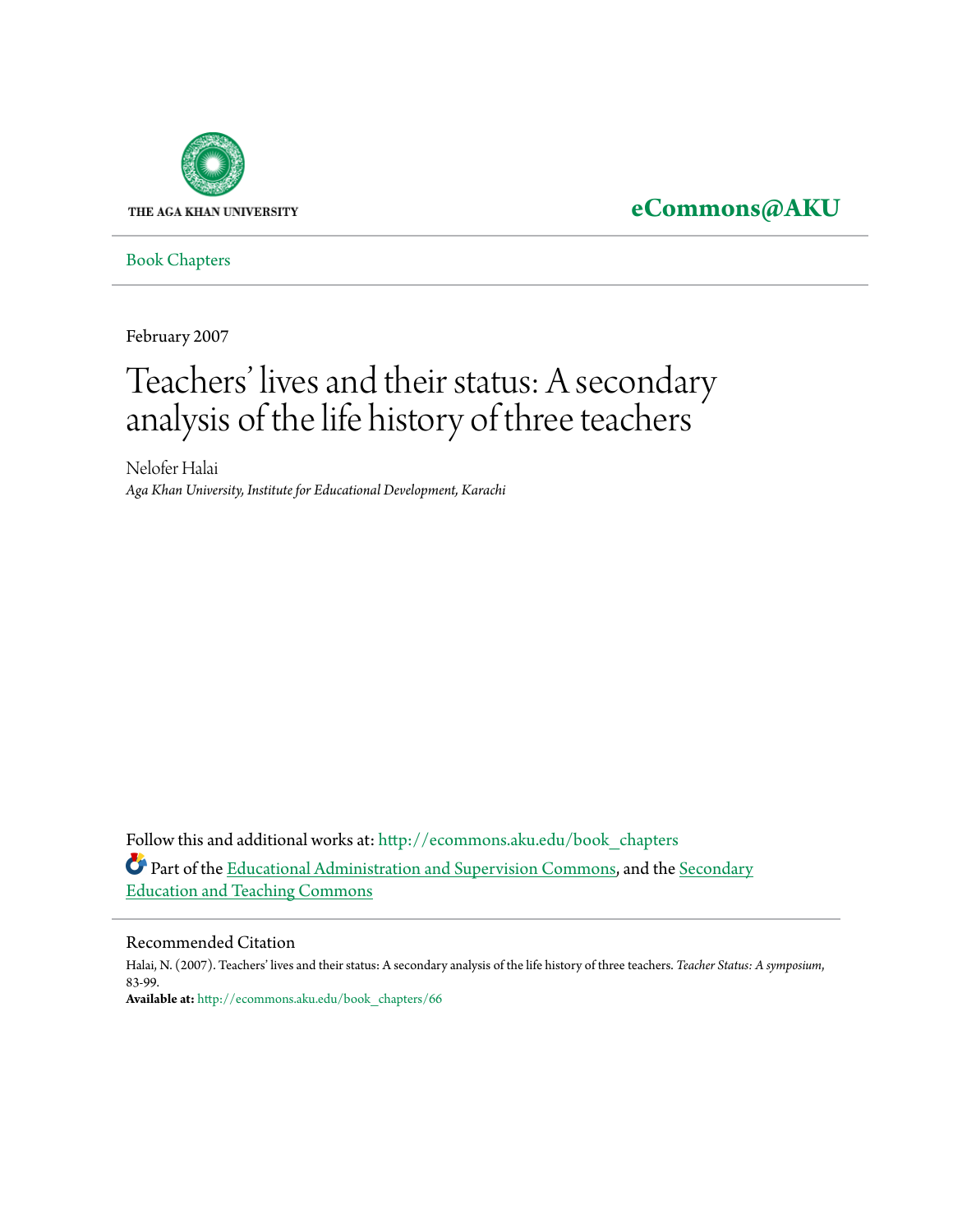#### Chapter 4

 $\overline{a}$ 

## **Teachers' Lives and their Status: A Secondary Analysis of the Life History of Three Teachers**

*Nelofer Halai, AKU-IED, Karachi, Pakistan* 

This chapter is based on a preliminary secondary analysis of three life histories of teachers from Pakistan; more detailed analysis is under process. The life histories of two male teachers and one female teacher were constructed by researchers as part of their PhD and Master's dissertations (Halai, 2002; Khan, 2004; Shah, 2004). First, the concept of secondary analysis of qualitative studies/data is discussed and then the life history method is explained very briefly. Brief life histories of the three teachers are abstracted from the dissertations in broad brushstrokes to help answer the question: How are teachers' conception of their teaching practice related to their status in society? Finally, I have undertaken a cross case analysis, comparing the three teachers' life experiences to draw insights about the factors that influence teachers status.

There is a growing body of literature on secondary analysis of qualitative studies and the secondary analysis of qualitative data (Heaton, 2004). However, at this point the distinction between the two kinds of secondary analysis—those that analyze raw data again and those that analyze the studies—is not very clear. Estabrooks, Field, and Morse (1994), for instance, state that aggregate analysis that involves the synthesis of findings from several qualitative studies is called a form of secondary analysis. Heaton further clarifies that the analysis of studies could be called secondary analysis if a new question is asked which is different from the question/s asked in the original studies. Hence, I have classified this paper as a secondary analysis as it explores a new question which is different from those addressed in the original studies. Furthermore, as qualitative research is based on the premise that the researcher is the instrument of research, the problem of the researcher not having "been there" needs careful

<sup>1</sup> The cross case analysis has focused on issues that are common or different in the three cases based on issues related to status such as (a) gender (b) professional development (c) ethnicity and socio-economic background (d) conception of school teaching and (e) subject loyalty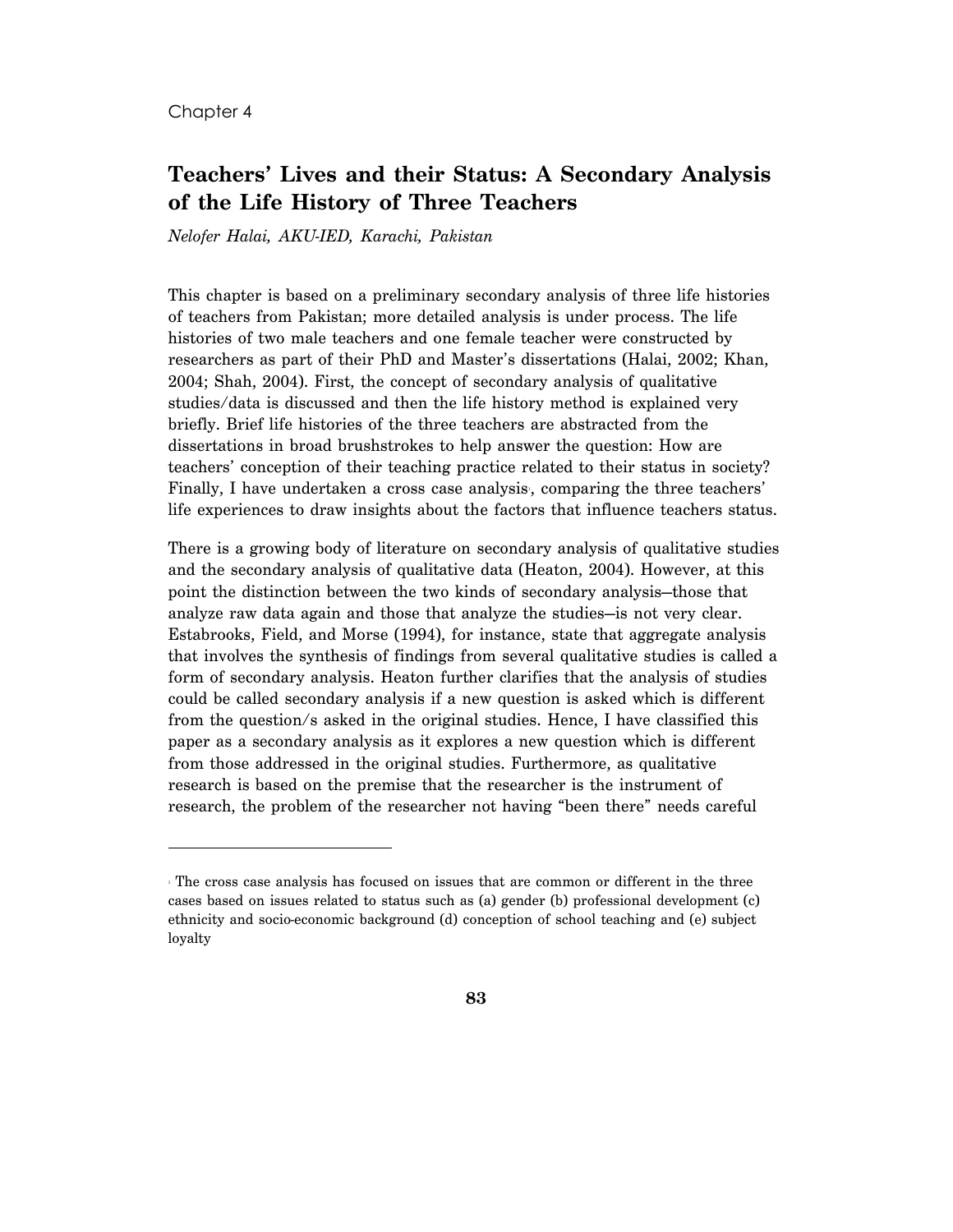attention (Heaton, 2004). To overcome this problem very few secondary analysis of qualitative data are based entirely on others' studies or data. The story of Munazza is based on the author's own PhD dissertation. However, Ikraam and Gul's stories are both taken from M.Ed. dissertations—the first of these was supervised by the author and the other was supported by providing literature and some methodological guidance. Hence, the author knows two studies first hand and the third study too is not entirely unfamiliar.

## **Life history**

Goodson has characterized life history as "the life located within its historical context" (1992, p. 2), while Bertraux defines it as "sociologically read biography" (1992, p. 210). However, I have used the conception of life history method described by Smith, Kleine, Prunty, and Dwyner. They describe it as a method that involves stories or narratives recalling events in an individual's life and obtained with the help of lengthy interviews. It includes the stories of significant others to embed in a broader context. Life history method has a post-modernistic stance to knowledge; that one can know only partially, knowledge is not only in the mind and in actions but in the context. Life history method also suggests a shift from knowledge base essential for teaching to a mode that stresses personal agency. It allows us to see the personal as the professional and vice versa and it foreshadows a more equitable power relationship between the researcher and the researched.

The semi-structured in-depth interview is a central feature of the life history method. This could, and often does, include informal and formal conversations with people in the context of the school. The feature that differentiates life history method from other biographical methods of research is that this method gives space to include the voice of significant others to embed it in a broader context. Observations and document analysis are often included in the data generation process. However, it is important to understand that life history helps us to understand teachers' theorizing rather than theorize about teachers. The three studies on which this paper is based all use unstructured life history interviews to interview Munazza, Gul and Ikraam. They have also observed their class teaching and analyzed relevant documents.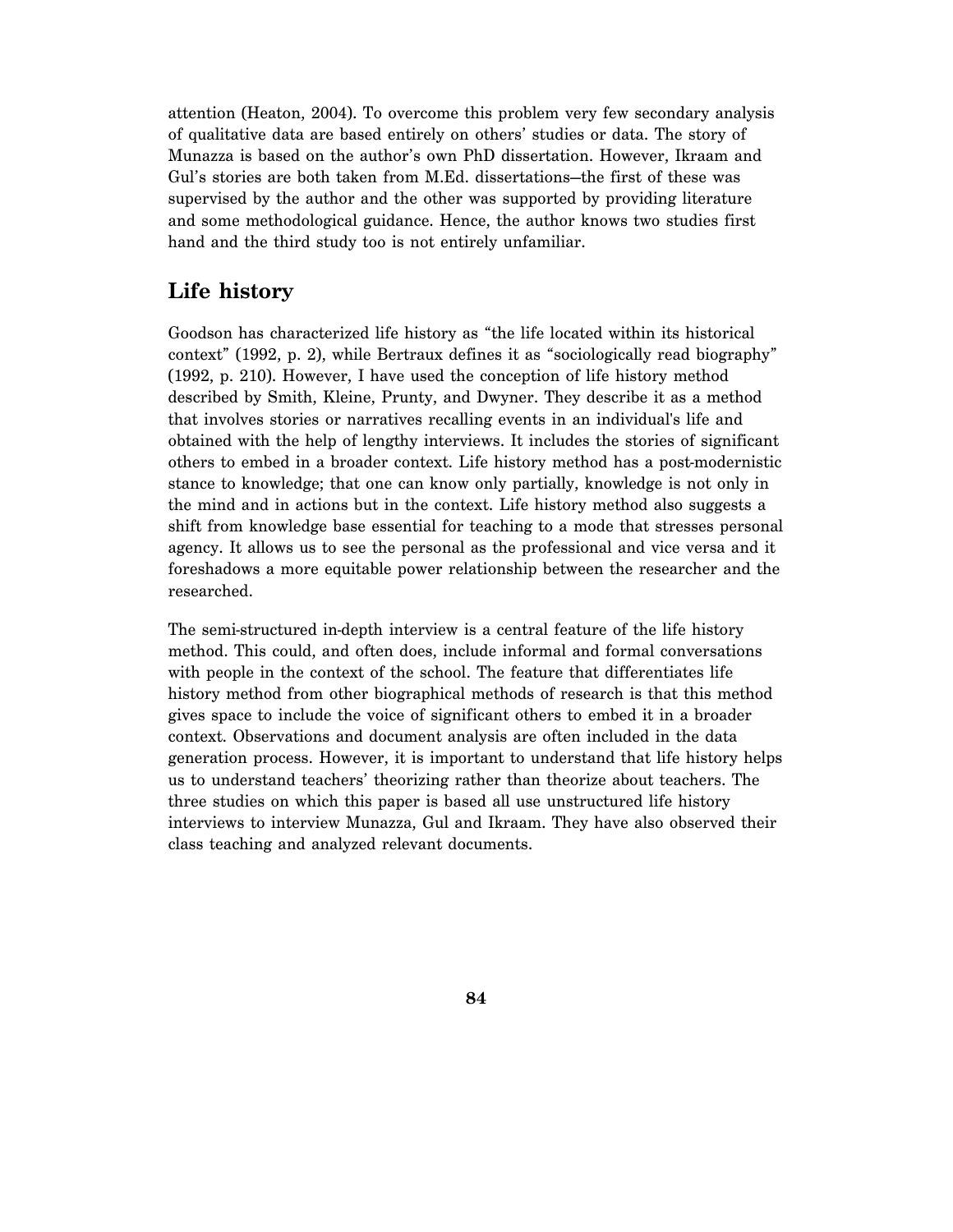## **Lives of the three teachers: Munazza, Gul and Ikraam**

I have used the lens of teacher practice and its relation to the status of teachers to summarize the life history of the three teachers: Munazza, Gul and Ikraam. The selection of the portrayal has been guided by some principles laid down in Dollard's seminal work (1935) on criteria for life history.

#### **Munazza's story**

Munazza's family includes eight sisters and one brother who belong to the *Mohajir* community. Her grandparents migrated to Pakistan from Allahabad, India in 1947. She had two brothers, but lost her elder brother at a very young age. He had just completed *Inter-Science* and was ready to go to an engineering university, when he died very suddenly. His death has been very traumatic for Munazza and her siblings. She has been particularly affected as she was the one with him during his last moments.

As a teacher, when she sees boys in her class, she wants to make sure that they study and do well in their exams. She sees it as her role as a teacher not only to complete the curriculum but to teach in such a way that students get good marks and are then able to get admission to professional institutions. She relates her own example where she had good marks and got admission into a medical college in Sindh but not in Karachi; hence she could enter into any sort of medical profession that she was very interested to follow. As a result, she realizes the importance of marks and tries hard to teach students in a way that they will get good marks.

Munazza declares school life as being the best part of her life. She liked primary school years more than the time she spent in secondary school and, in turn, liked secondary school more than her college years. School, particularly primary school, was like home to her with her own class teacher and a room. Her favourite teacher in primary school was Miss Iffat. However, her science teachers were not very good. In the primary science classes, it really did not make too great a difference as students had to learn short answers to questions given at the end of the chapters. However, in secondary science classes she found her science teachers to be very poor teachers. They did not have any concept of providing explanations. In particular, the physics teacher did not explain any content properly. The teacher asked students to read aloud from the textbook and that was all; if students asked her to explain further she would get angry at them. No activities were conducted in the science classes to illustrate concepts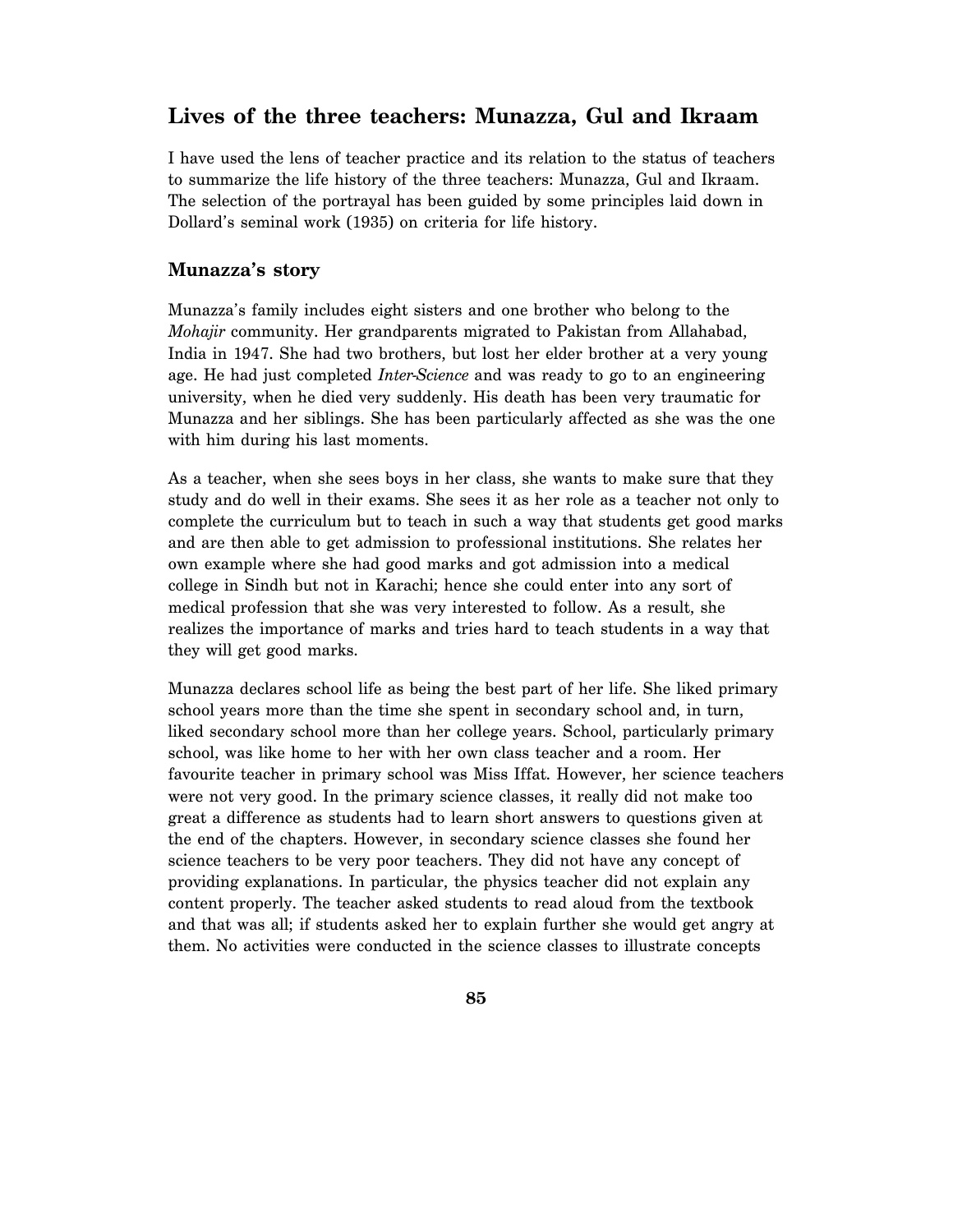and very limited oral explanations were given. Munazza wondered about how she developed her interest in science because her science teachers certainly did not inspire her. She was the first person in her family to study science—her three elder sisters had not taken up this field of study. Starting at a young age, Munazza was very interested in science activities and engaged in activities illustrated in science textbooks with her younger siblings.

Munazza consciously tries not to teach in the way her science teachers taught her and uses lots of demonstrations to illustrate concepts to her students. She teaches general science to grades seven and eight, chemistry to grade nine and *Islamiat* to grade eight. In grade nine, the stress is on completing the syllabus and ensuring that the students learn the answers to important questions so that they can regurgitate it for the their Board Exams. However, in grades seven and eight, where examinations are school-based, she feels free to engage in more demonstrations and hands-on activities for teaching science.

Munazza has a great deal of difficulty in managing her class but she does not believe in demeaning punishments such as making students sit on the floor or making ponytails in their hair because they are long. She thinks that one reason for her difficulty in class management is her inability to use harsh punishments with her students.

Munazza had always like the idea of teaching and would often have her younger siblings sit across from her and "teach" them. Her father bought a full sized blackboard for her so that she could write on that rather than scribble on the walls while "teaching". During the long break after her *Inter-Science* she decided to occupy her time by teaching in a local school. However, teaching was not her first choice for a profession—she wanted to be a doctor but as she could not get into the medical school of her choice she decided to pursue a Bachelor of Science (BSc) degree in chemistry and microbiology. As her college ended at noon and so she continued to teach in the afternoon school that she had joined after her *Inter-Science*. She continued to teach throughout her undergraduate programme, only leaving the job close to her final exams.

After complete the Bachelor of Science programme, Munazza wanted to work in a pathology or microbiology laboratory for at least some time so that she could make use of her knowledge of vaccines, tuberculosis tests, cancer, etc. that she had studied in microbiology and biochemistry. However, her father thought that the *mahol* (working environment) in laboratories is not good. He believed that teaching is the best and most respectable profession for women and that is what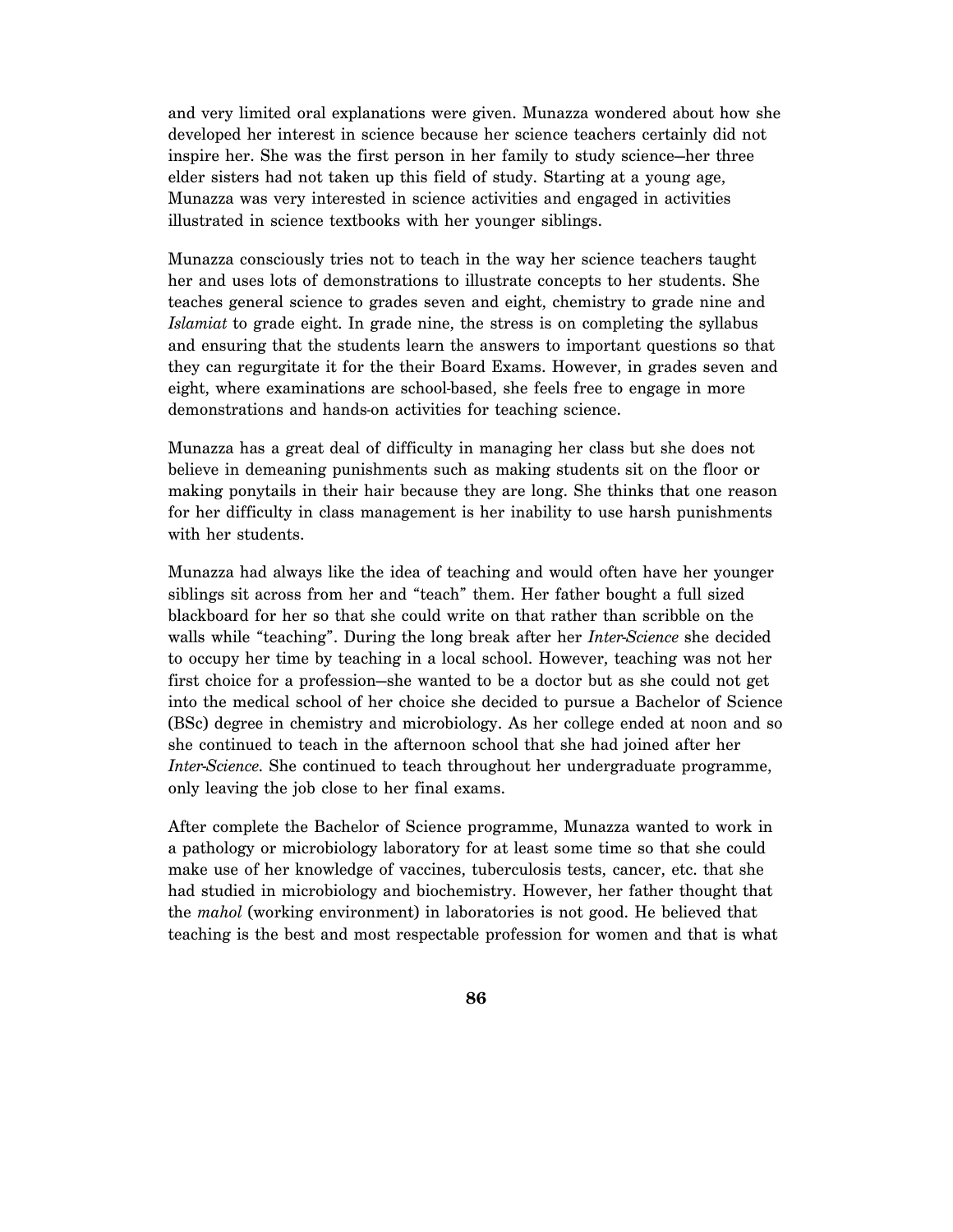she should take up. Since she liked to teach and already had experience of teaching in schools, Munazza accepted an offer to join the Karachi Model Secondary School (KMSS) as a teacher. Her younger sister was already a teacher of mathematics and science at that school. However, Munazza wanted to work for some time in a laboratory in order to learn more about the practical side of science. She regretted not being able to do that, but she also made clear that she enjoyed teaching and felt very strongly that if one chooses to teach then one must do it sincerely.

Munazza found that she learnt much more about her subject while teaching than she had ever learnt as a student. As a student, she was dependent on the teacher and whatever the teacher thought was considered important to learn. But as a teacher in a coeducational school she found that students, particularly boys, come up with all sorts of questions and she had to be well-prepared in order to respond appropriately to those questions.

At KMSS, there is no regular system of making lesson plans. In the first school where she began her teaching career there was an expectation that teachers will make formal lesson plans before teaching the lessons. All kinds of teaching materials from demonstration activities to worksheets had to be planned ahead of time. For this purpose Saturday were set aside for teachers to do their planning and for preparation of materials for teaching. It was here that Munazza really learnt how to teach. In contrast, in KMSS, teachers were not expected to make formal lesson plans for submission to the principal. Hence, Munazza does not make a formal lesson plan but does have a mental plan. The night before her loesson, she does "look" at the lesson that she has to teach the next day. When thinking about a lesson she usually does not have a particular approach or teaching strategy in mind. She admits that she has had no training in teaching in the form of a degree or diploma so when she teaches she keeps in mind the way she was taught. More often, however, she teaches in a way that she was not taught, using concrete materials and demonstrations to illustrate science concepts.

In her own words Munazza is a "sincere" teacher despite the fact that she did not want to become a teacher. But at the time of the study Munazza was working towards getting a graduate degree, hoping to get an opportunity to teach at college level – she may still may be teaching in a school or may have opted to teach in a college instead.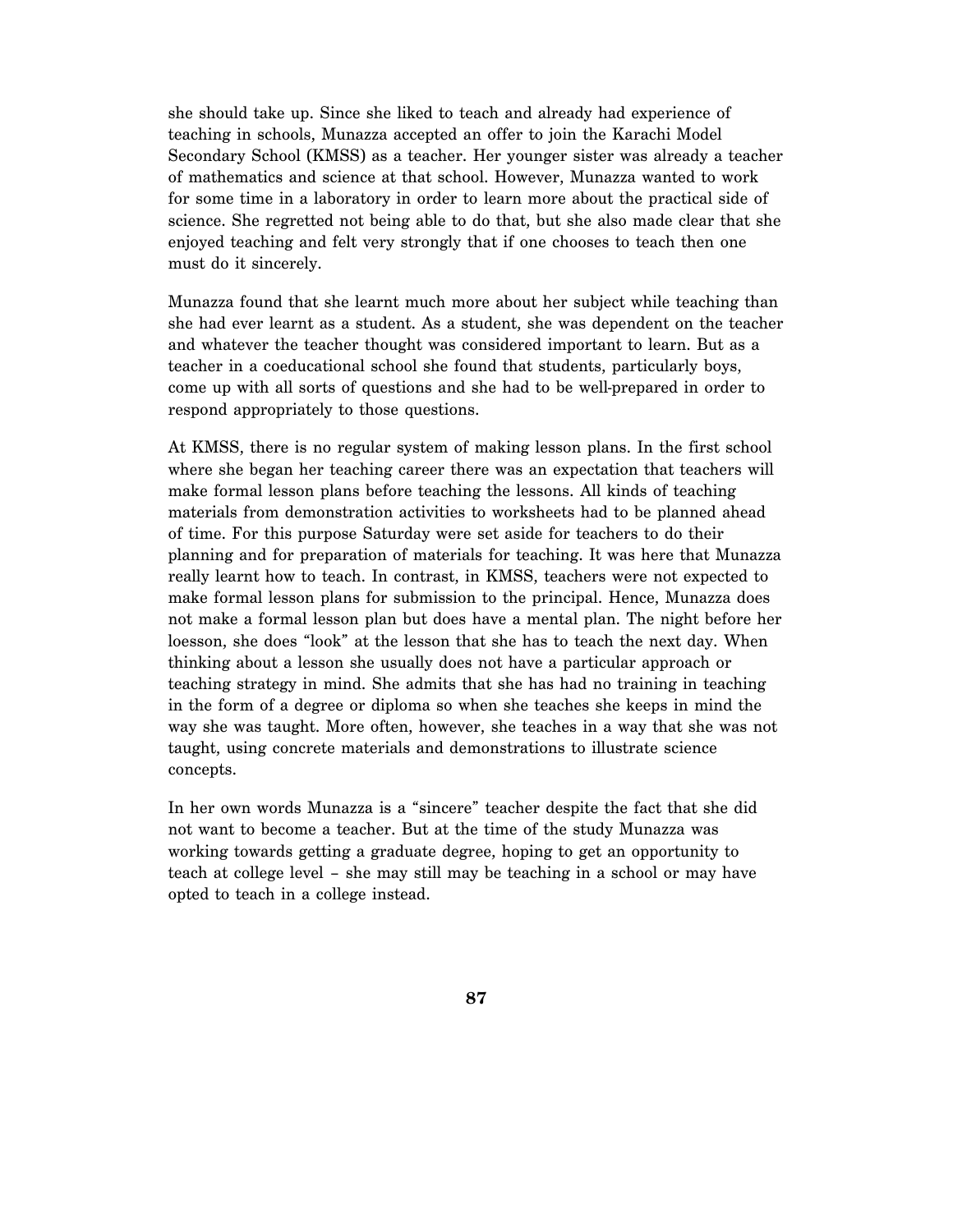### **Gul's story**

Gul is a young male teacher of mathematics residing in Karachi. His ancestors had migrated from the North West Frontier Province (NWFP) of Pakistan more than 40 years ago. He comes from a large family of seven brothers and one sister and belongs to the *Pakhtun* tribe. Gul's brother was very good in mathematics and Gul took encouragement from him. However, his desire to become a teacher was ignited by an excellent mathematics teacher who taught him in school.

His home environment was very religious and his parents first gave him religious education at home and then sent him for formal schooling in a government primary school. He has sweet memories of his primary school and still has fond memories of one teacher in particular who was soft spoken and taught by telling good moral stories. His favourite subjects were Urdu and Islamiat and he was scared of mathematics. He had difficulty in particular in understanding word problems. Rote memorization was the standard manner of teaching.

When Gul went to secondary school, he realized that life in secondary school was a little bit different than that in primary school. Here, the teachers taught specific subjects and the school building was bigger and he felt more independent because he was able to come and go to school by himself. Miss Khalida was a mathematics teacher that Gul still remembers: although "chalk and talk" was the standard method of teaching, Miss Khalida had a special teaching style and, as a result, he started taking an interest in Mathematics. Mathematics was seen as a dry and difficult subject but through practice and hard work he was able to score 33% in the middle exams. They were the highest marks in the class—all the other students failed even to get this minimum score. Mr. Najam was his mathematics teacher in class ten. He was very dedicated teacher and would utilize his free time to teach them. His hard work paid off and he obtained a first division in Matric scoring 88% marks in mathematics. According to Gul, "This brilliant success was a very significant event in my academic life, as it paved the way for me to pursue mathematics for further studies." Gul attributed this success to his concentration and practice and the hard work of his teacher.

Gul then entered a government college and found college life to be totally different from school life. There were far fewer restrictions but the experience was both exciting and frustrating. The frustration was mostly due to the change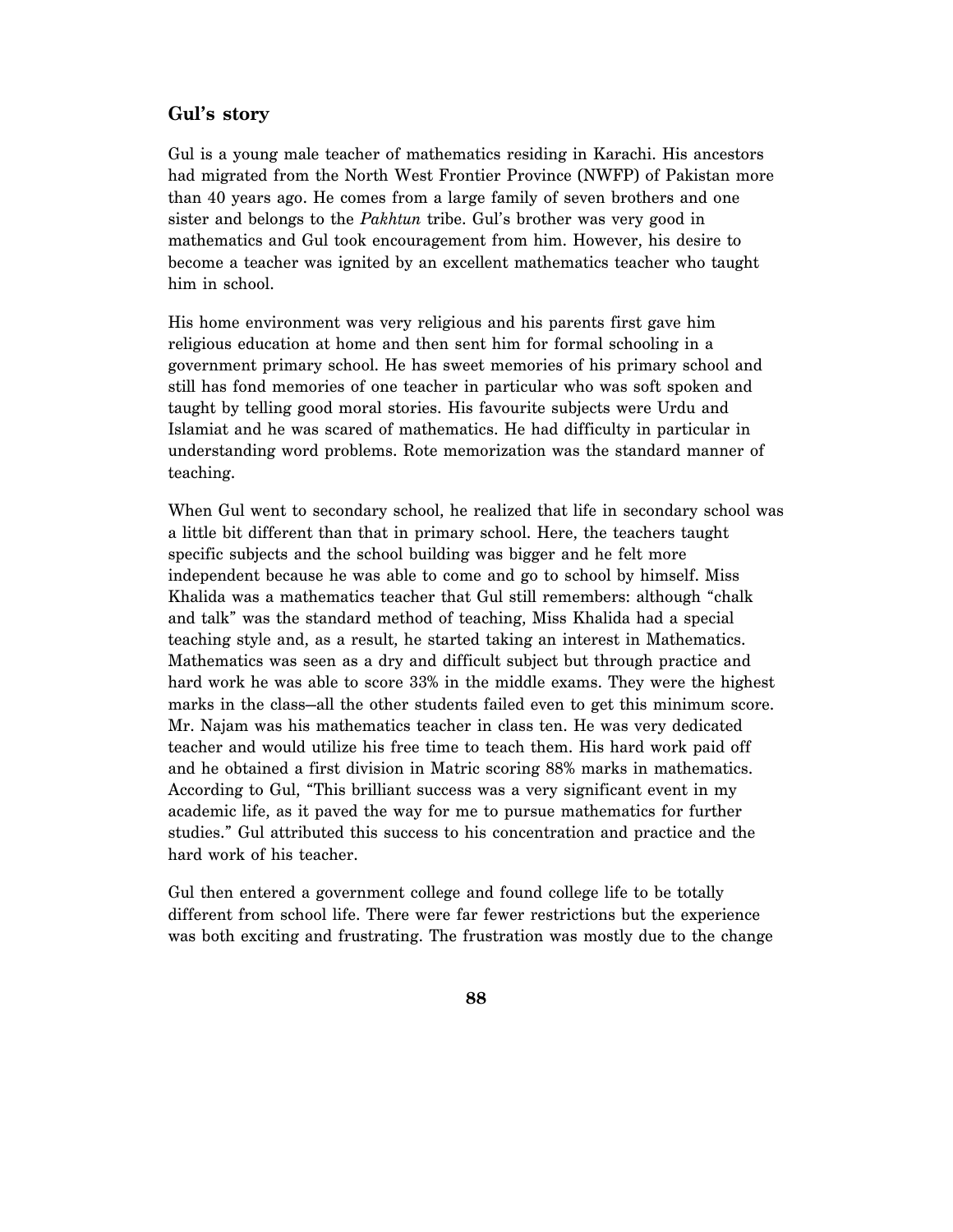in the medium of instruction. Science and mathematics were taught in English while Gul had, till then, only studied in an Urdu medium school. In addition, due to disturbances in the city, colleges remained closed often and Gul learnt most of the things through private tuitions. However, he passed his Inter-Science and entered the BSc programme in the same college, studying physics, mathematics, and statistics. According to Gul, studying physics and statistics supplemented his learning of mathematics, because they mostly contained mathematical problems. However, overall, the situation of the college was the same as he had experienced during his secondary schooling years (FSc). In college, teaching was done through the lecture method and was notes-based, so they copied down the lectures and made notes out of them.

Before getting admission into the Bachelor of Science (BSc) programme, Gul had also obtained admission in a private technical institute in Karachi, for a three years' Diploma in Associate Engineers (DAE). It was equivalent to FSc and all the same subjects of FSc were taught in the diploma program except for Urdu, and other technical subjects. Studying in the technical institute was beneficial for Gul as he got an opportunity to re-study science subjects such as physics, chemistry and mathematics, which reinforced his learning. Gul studied for the BSc and the DAE simultaneously and completed both of them at the same time. After that he joined a private firm in Karachi as a junior sub engineer. He worked for two years as a sub-engineer but found himself unfit for private service and decided to join the teaching profession. Before he started to teach formally he had already experienced teaching while tutoring students in a coaching centre. His desire to become a "formal" teacher was so strong that Gul picked up his studies again and entered the Bachelor of Education (BEd) at Government College of Education, Karachi. While he was working on his BEd he got an opportunity to teach in a private school. According to Gul this was very helpful for him as he was able to apply his learning about teaching in the school. After teaching for five years in a private school a turning point came in his life when he was selected as a high school teacher (HST), through the Sindh Public Service Commission, and was posted in the school where currently he is teaching, "I was jubilant on the realization of my dream of becoming a fullfledged teacher." He was asked to teach mathematics to grades 6 through 10. Gul had always been keen for a job in the government sector as he felt that in the private sector there was always a tension in his mind due to non-security of his job.

A good mathematics teacher is a person who is like a guide and a friend of the students. Most importantly s/he should be realistic, and an expert in content. If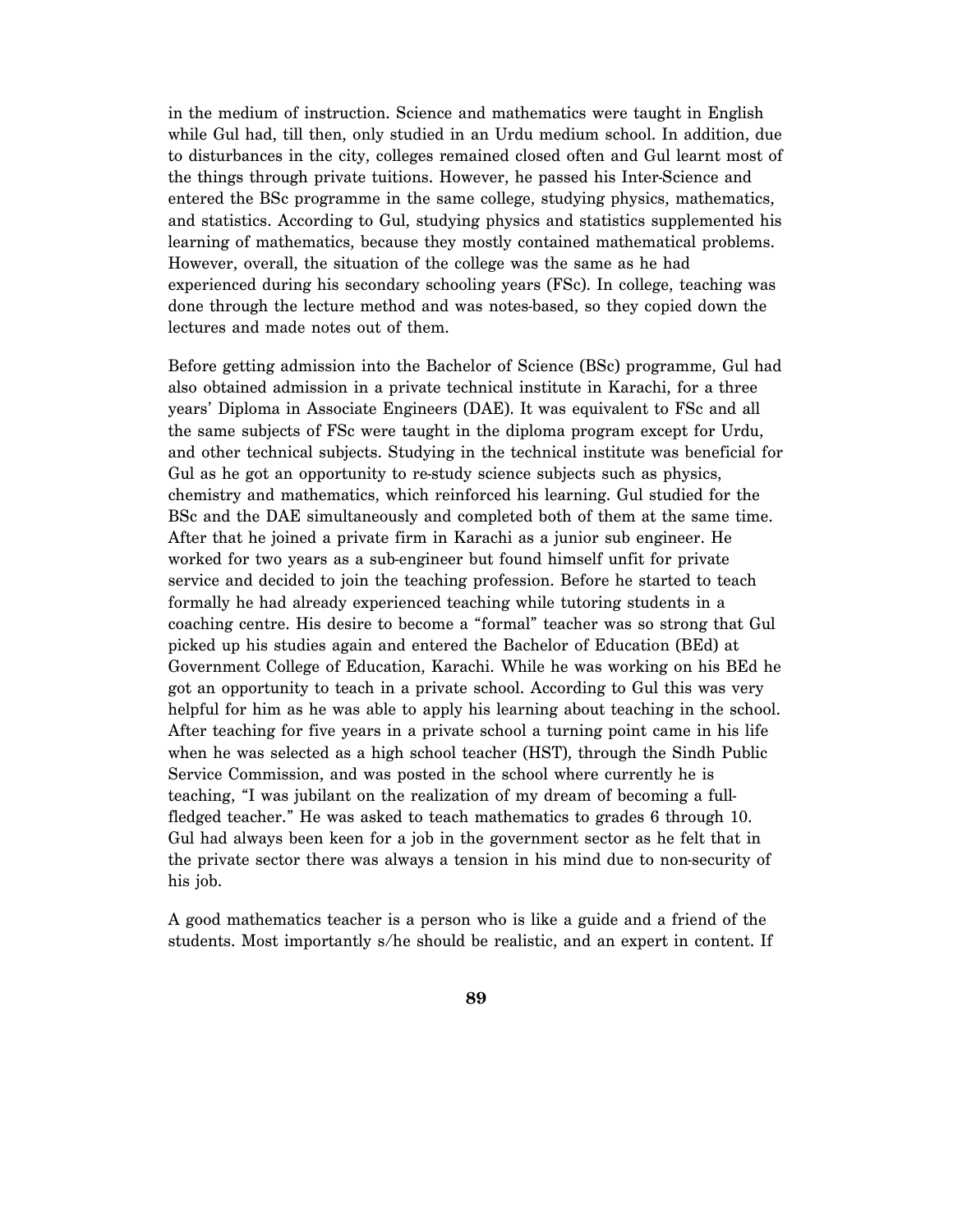the teacher is not clear about a concept s/he should not teach that concept to the children. As Miss Afsar used to say, and I quote, "If a teacher is not clear about a concept and teaches that concept to the children, then misconception transfers from teacher to children, which is a loss, and there is no remedy for this loss".

Gul considers himself lucky that he was selected to attend the Visiting Teacher (VT; now, Certificate in Education) programme at AKU-IED in 2002. This was his first experience of professional development and it had a great impact on him. According to him the unique learning environment of AKU-IED opened new horizons of learning for him. Before the VT programme he believed that he was a competent teacher with sound subject knowledge. But the VT Programme taught him a great deal, specially that knowledge could be constructed, rather than giving it in the form of set rules and principles. He also learnt how to become a reflective practitioner and through constant reflection he tried to improve his own teaching skills.

Gul was also selected to do the one-year Advanced Diploma Program in Subject Specialist Teaching (ADDIST) – Mathematics, at the AKU-IED. This programme was more field-based and learner-focused. For the first time in his professional life he realized that teaching could be a kind of research and he conducted a small-scale action research titled *Impact of Cooperative Learning on Children's Mathematics Learning* during this program. The most significant things that he learnt during this programme was the preparation of *unit plans* and learning to reflect on his teaching. Facilitators from AKU-IED observed his lessons and gave him feedback after each lesson, which enabled him to improve his teaching. During fieldwork, he received extensive experience of designing activities for classroom teaching and then putting them into practice.

Teachers always played an important role in Gul's academic life. Although he did not like mathematics in primary school, his teachers' encouragement later made him interested in the subject. He was then further inspired by another teacher in class ten. This latter teacher's teaching approach was based on 'explanation' method where he emphasized understanding over rote learning and Gul ascribed his success in matriculation examination to this teacher's encouragement. He also further alluded that he became enthusiastic to learn mathematics in his future academic life.

-

<sup>2</sup> School's head-miss when Gul joined the school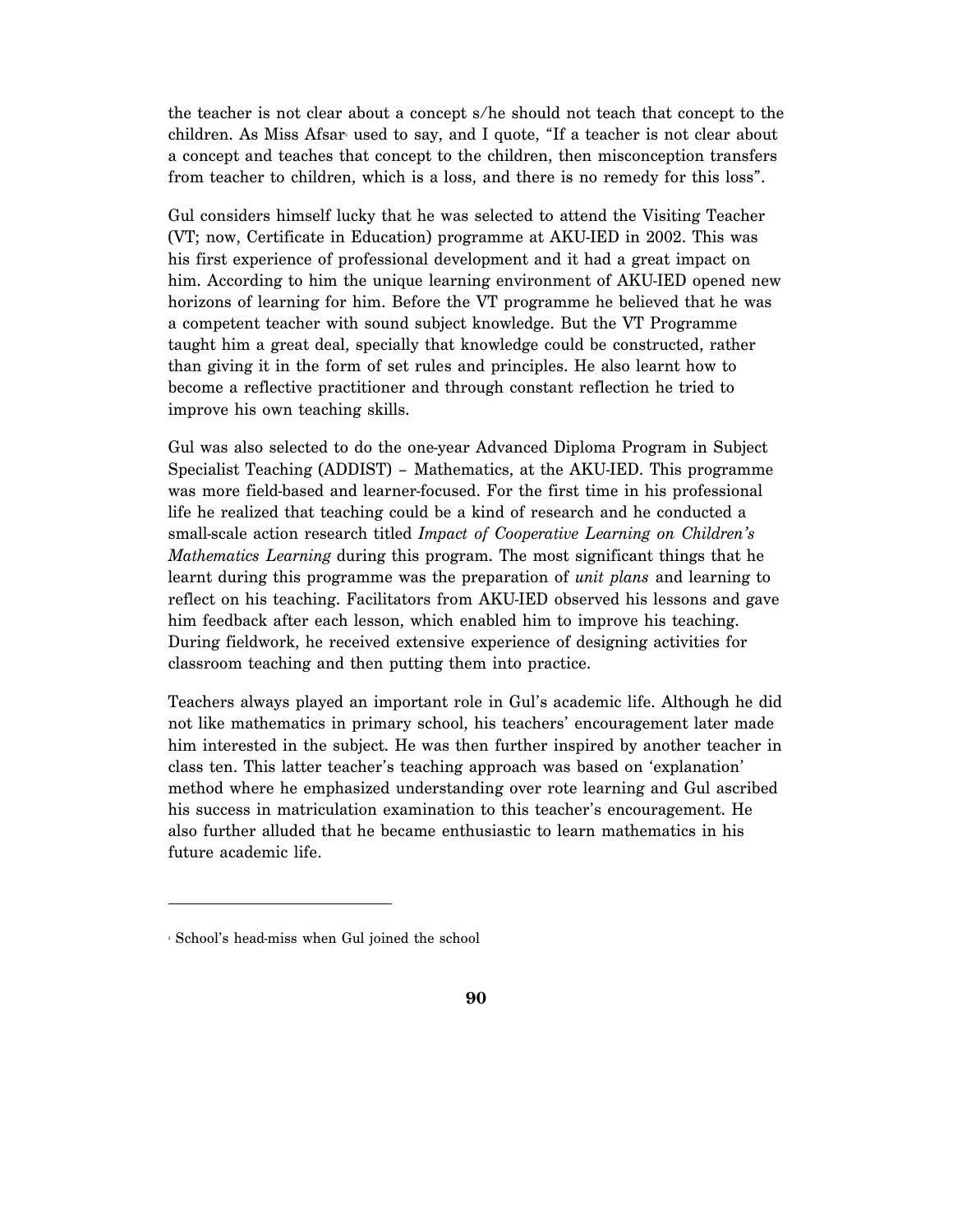#### **Ikraam's story**

Ikraam belongs to a remote mountain village in the Chitral region of the North West Frontier Province of Pakistan. The village is situated about 76 kilometres away from the town of Chitral. Most of the people of his village belong to the middle class and farming is their main source of income. Ikraam's ancestors emigrated from Afghanistan and settled in the village where they speak Khowar, a Chitrali language. Ikraam's father completed matriculation and served as a warehouse clerk in the Government Food Department of Chitral for 30 years. Ikraam's mother is a housewife. She has looked after Ikraam and two sets of twin siblings. Their income was supplemented by farming.

Ikraam's father is well-known and is respected in his community for his honesty and service to the local people. As he is educated, he values education and he sent all his children to school despite heavy financial burden. As a child, Ikraam lived for some time with his maternal grandparents and visited his parents once a week. His grandmother took him to school for admission. Corporal punishment was common and Ikraam still remembers the time he was in Class 2 when he was hit on the head with a cane for reciting the answer very softly. Ikraam started bleeding from the head and the teacher stopped the blood loss by applying *naswar* on the wound. Ikraam did not remove his cap for three days to hide the wound from his father.

After completing his primary education, Ikraam moved to a secondary school in another village about 10 km away from his home. Ikraam lost all his friends who went to different schools and, as a result, he felt both lonely and homesick living with this aunt, from where he could only visit his home every weekend. The new school was quite different from the previous one because here, teachers were specialized in each subject and there were also more students. Ikraam felt very uneasy in secondary school till the time that one of his cousins was admitted to the same school.

Mathematics was Ikraam's favourite subject; however, he also developed an interest in science because the science teacher taught students very well. For Matriculation, on his parents' advice, Ikraam chose to study science, as his father wanted him to become a doctor, though he was not sure what he would do with science. Having teachers who could teach science and mathematics was always a problem in his schools. Ikraam still remembers his science teacher in Class 9 who taught differently; he engaged the students in practical work and also provided explanations. During Ikraam's life as a student of science, this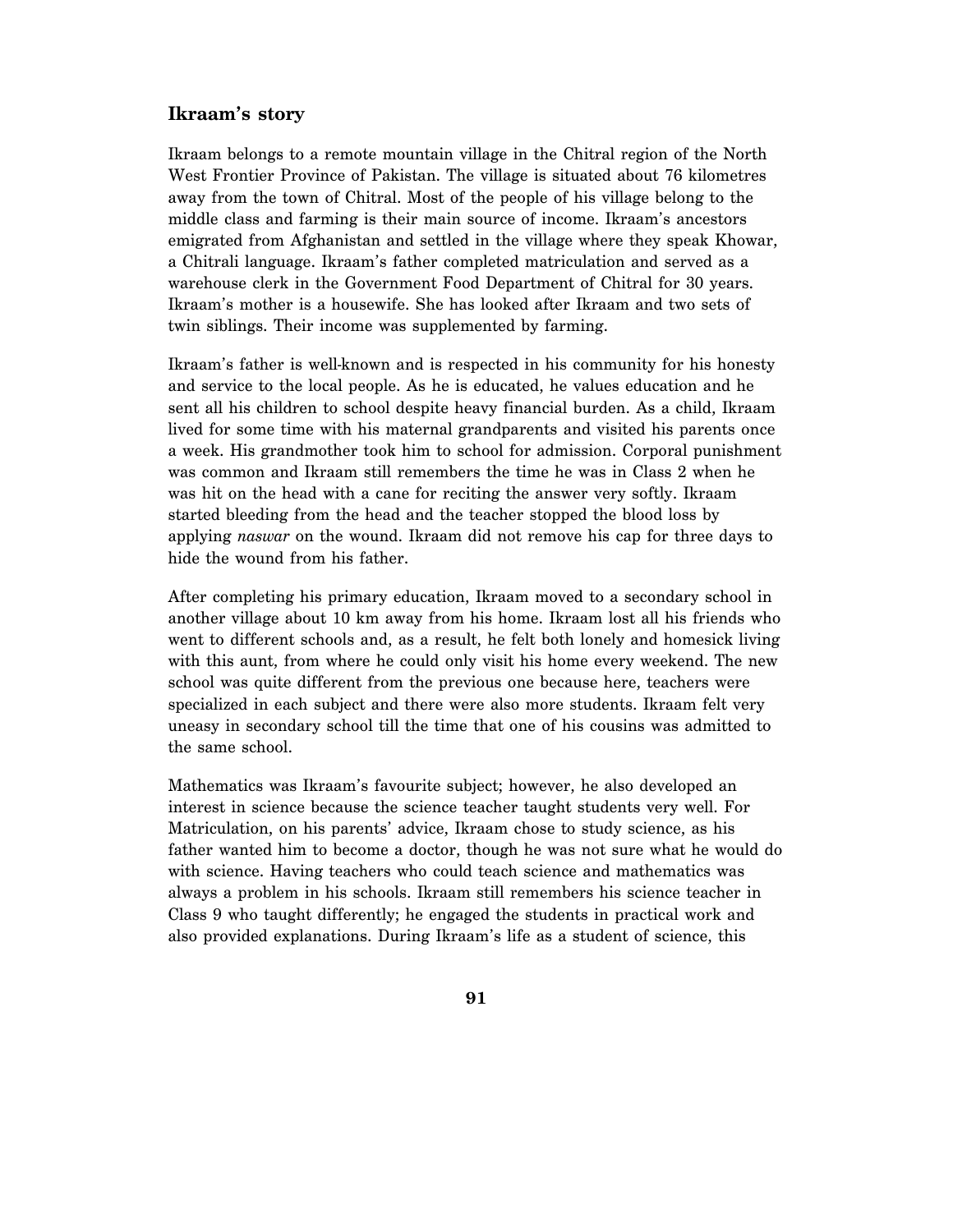teacher's teaching had impressed him the most. The teacher's main characteristic was that he involved the students in learning experiences and, most importantly, whenever the students faced a problem they could easily approach him.

Other experiences of learning were based on rote learning of the scientific concepts. For example, Ikraam had memorized the definition of atom, but he did not understand what an atom was. He knew the formula of water but did not know what H and O stood for. Whenever students asked their teachers for an explanation, they did not get a satisfactory response. They studied science without relating it to their daily lives. In such a situation, science seemed hard and difficult for him; Ikraam reflects that he could have become a doctor if he had learned science with understanding.

After completing his school education Ikraam joined the Degree College Chitral. He chose to study biology in spite of his interest in mathematics. During college, his studies went well but he got into a religious argument with one of his classmates; as a result, he left the college and was sent to Karachi. In Karachi, he joined the FSc programme in a local Government College. The standard of studies was not very high and he could not do well in FSc, so he then started BSc in a Federal Government programme in Karachi.

Due to financial problems, Ikraam was unable to continue his academic education after graduating; however, he managed to find a job in an office. Knowledge of computers was essential in his office so he joined a Diploma Programme in Computers. His interest in computers increased steadily and, through his teachers, he was sent to the Dubai branch of his institution as an instructor. Then, die to the incident known as "9/11" his job in Dubai could not be continued and he ended up joining the same institute in Karachi as an instructor. However, he felt that his own learning had stopped and he also wanted to serve his community so he offered his services to the school as a computer teacher and continued to work in the institute on a part-time basis.

Computer classes were held on a weekly basis at the school where Ikraam taught. Students would come to the computer lab in different groups and, usually, two or three students would share one computer. Ikraam taught basic computer skills to students; however, as computer teaching began to be integrated into subject teaching, Ikraam was asked to teach science to Class 8 and this is how he became a science teacher.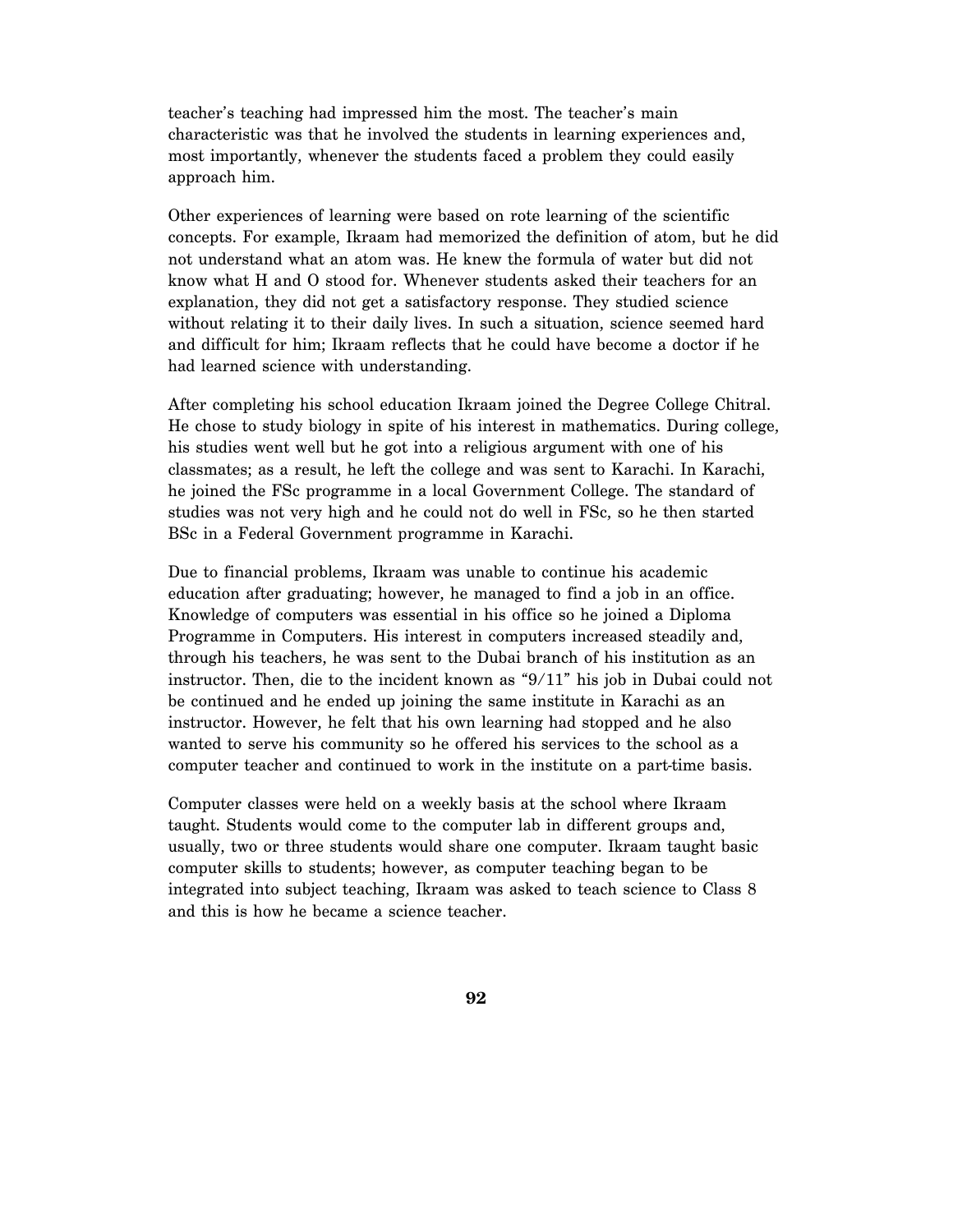In the beginning, Ikraam had to spend a great deal of time to prepare himself before going to teach the students. During his teaching, Ikraam tried to relate science concepts to the students' daily lives. The students would read sections from the book and he would explain the content to them, and then dictate notes that the students copied and memorized. In short, he taught exactly how he was taught, encouraging rote memorization. He had a superficial understanding about science and how it could be learned and taught. While Ikraam did realize that the traditional chalk and talk method was ineffective, he did not know how else to teach.

Ikraam had entered into the teaching profession without getting any professional training. In June 2003, he was given the opportunity to attend a professional development course at AKU-IED. The environment of the classroom and the attitude of the facilitators were very friendly and encouraging and he slowly gained confidence. According to Ikraam he gained immensely from the course at AKU-IED. He has referred to the training as a major turning point in his professional life as a teacher. He got ample opportunities to enhance both his content knowledge and his pedagogical skills. In particular, Ikraam learnt about teaching strategies such as cooperative learning, group work, activity-based teaching and other child-centred teaching approaches—all of which were entirely new for him. He learnt that it is extremely important to elicit students' prior knowledge about everyday science phenomenon to understand their misconceptions and to provide them opportunities to correct them. This course also enhanced his skills in resource development. Now when Ikraam sees things such as a straw, box or a plastic bottle, he thinks of ways to use these materials as resources in his science teaching. He previously thought that because he does not have a laboratory, he could not teach students about things such as acids and bases, but he learnt that everyday materials such as lemon juice could be used to teach these topics. Before attending this course, he understood the curriculum to be the textbook and that he had to teach it. He now understands that the curriculum includes all the learning experiences that are provided to the students for their holistic development. Now, he uses the textbook as just one of many resources rather than something to be followed rigidly. Ikraam, however, feels that though he has learnt much he still has a lot to learn to improve his pedagogical skills.

Ikraam is an eldest child and his parents are keen to see him married, but he feels that, first, he has to fulfil his school sponsorship commitments. Although he has been teaching for many years but he does not have a formal degree. He is very ambitious to continue his professional growth and get a formal degree in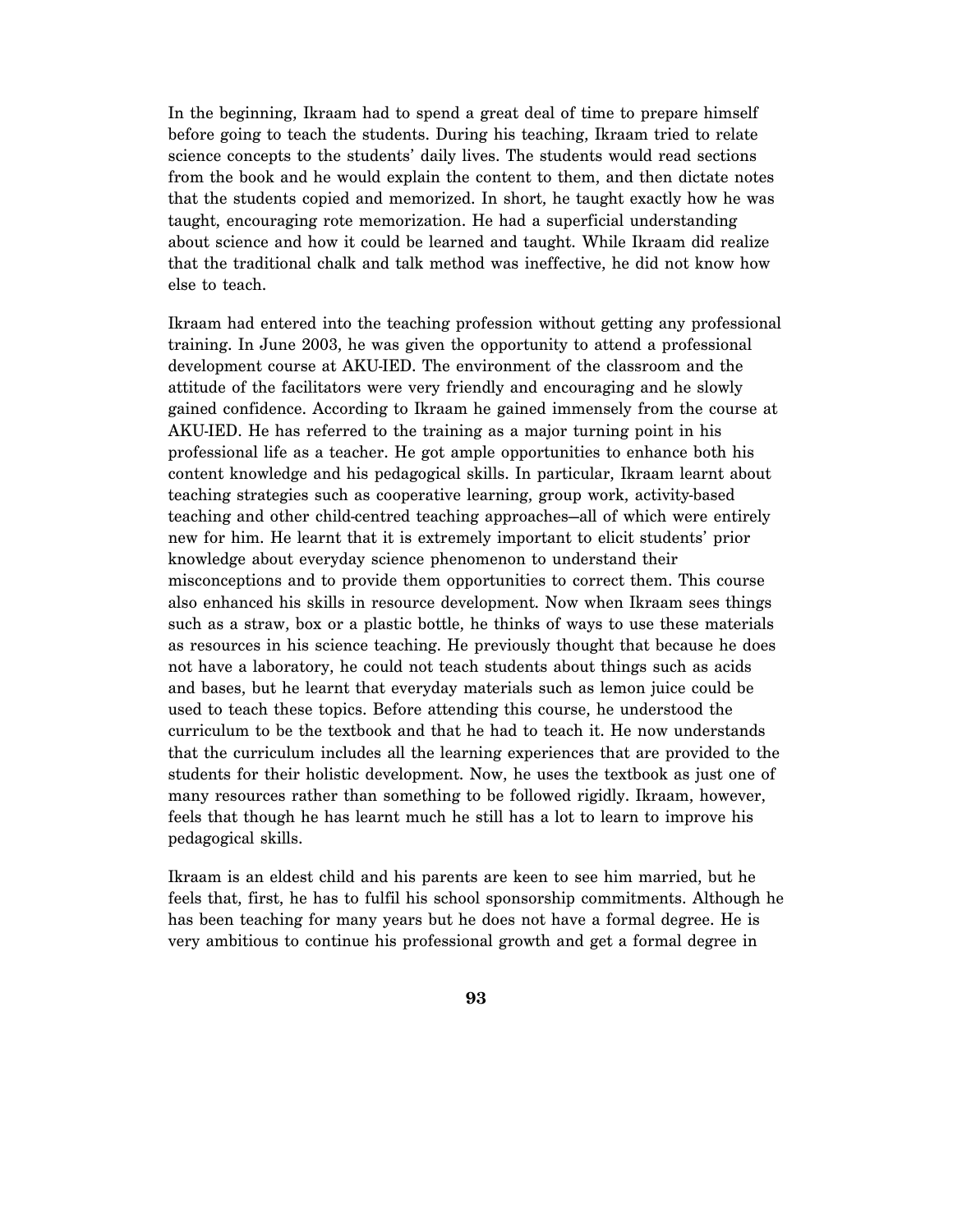teaching by enrolling into a Bachelor of Education (BEd) programme. He is optimistic that with a professional degree he will be able to get a job in the government education department or even open his own school and serve the community. Apart from his school activities, he does social work in his free time.

## **Issues related to status**

#### **Teaching does not necessarily require formal training**

Munazza was a teacher in a private school even before she completed her Bachelor degree. Similarly, Gul was exposed to informal teaching initially in a tuition centre and then in a private school before he chose to take it up formally by getting training. Ikraam was also able to take up teaching before he formally made a decision to take up teaching as a career. Hence, exposure to teaching in private schools or in coaching centres encourages teachers to "become teachers" in the "informal" sense. However, it is seen in all three life histories that teachers at some point have to make a "formal" decision to take up teaching as a career.

Becoming a teacher is a complex process and, as a result, one sees in the life histories that two of the teachers say they decided to become teachers "formally" much after they were already teaching for some time. This formalization was seen by Gul in the form of undertaking formal training such as a BEd programme. Similarly, Ikraam also expressed his desire to do his BEd as a route to a government job as a teacher. It is interesting to note that despite both Ikraam's and Gul's open admiration for the professional training offered by AKU-IED, both refer to the BEd as the formal path to teaching. Munazza, in contrast to Gul and Ikraam, has had no formal teacher training at all and, for a number of reasons, she has expressed no desire to engage in any form of professional development. Instead, she has chosen to do her Masters in Islamic Studies.

However, this ability to drift into teaching is the very aspect of teaching that reduces the status of teachers. Teachers who have not invested any time in an educational institution, learning how to teach, do not see themselves as professionals. Hence, it is relatively easy for individual to enter and leave the profession. In his story, Ikraam has mentioned the possibility of opening a computer institute in his residential colony. There is not tacit but a very open understanding that if one is not doing "anything else" then one can start teaching. Or, if there is a break in formal studies than one can start teaching in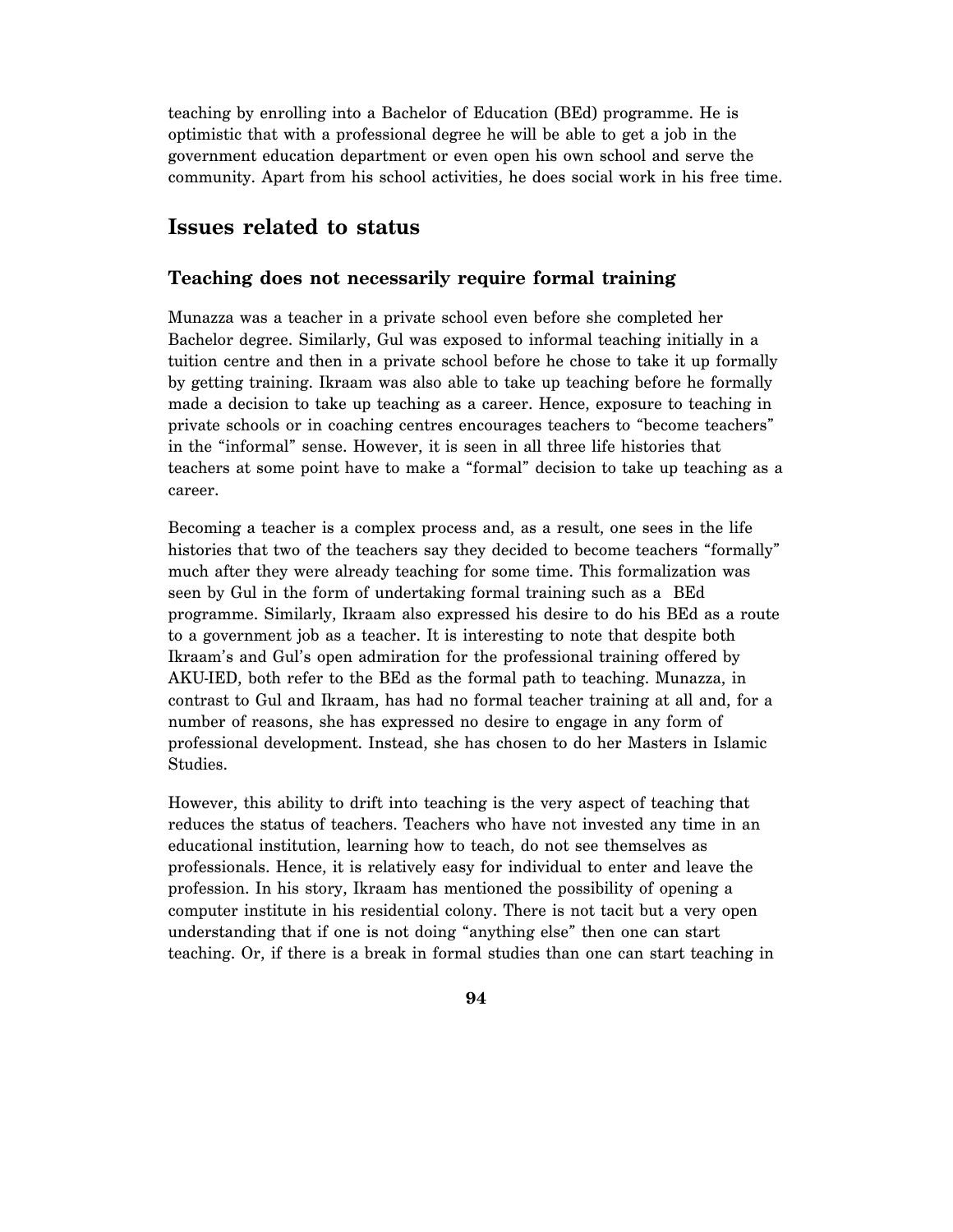a private school. One could argue that this is also the case of college and university teachers—they too do not require any teacher education before beginning to teach. However, they are required to have at least a Master's degree in their subject before they can teach at college or university level. Hence, subject expertise is required. In addition, there is such severe competition for the few college lecturers' positions available in both public and private sectors that it discourages "drifting" into such a position.

#### **Gender**

From the three life histories it seems that gender has a huge impact on the choice of a profession, but the stories also break some stereotypes. It is Munazza rather than Gul or Ikraam, who clearly did not want to become a teacher but her father in particular felt that this was a profession more appropriate for women. Despite her obvious commitment to her students, Munazza yearns for another life—in a science laboratory. And, contrary to general stereotyping it is both Ikraam and Gul who want to become teachers. Gul leaves a job as an engineering associate to continue with his teaching.

Notwithstanding the above, the patriarchal nature of Pakistani society is reinforced in the roles played by the three teachers. Munazza, largely due to her father's wishes, continued to teach after her BSc rather than take up a job in pathological laboratory. However, the two men, despite teaching being seen as a vocation of less status and value still get their way and decide to teach. That the decision to teach remained in the hands of the male teachers but was made by others for the female teacher is an interesting dimension. Lortie (1975) has also shown his awareness of a gender division in teaching. He has reported that women teachers in their twenties do not get deeply involved in their careers as they are "hedging their bets" to cover contingencies related to husband and children. These socio-cultural dimensions affect teaching because they have impact on the professional development of teachers. This is one reason that Munazza says, "*agar chhorni pari tu chhor doongi* (if I have to leave [teaching], I will)."

Young female teachers are at a very difficult stage of their lives—a "waiting stage" where they cannot make many long-term decisions about their lives because the big decisions of marriage and career are yet to be made. Hence, they do not commit to professional development in the way that we see Gul and Ikraam. In a highly patriarchal society like ours, men are "allowed" to accept and take-up whatever sponsorship commitments that they make and can be sure that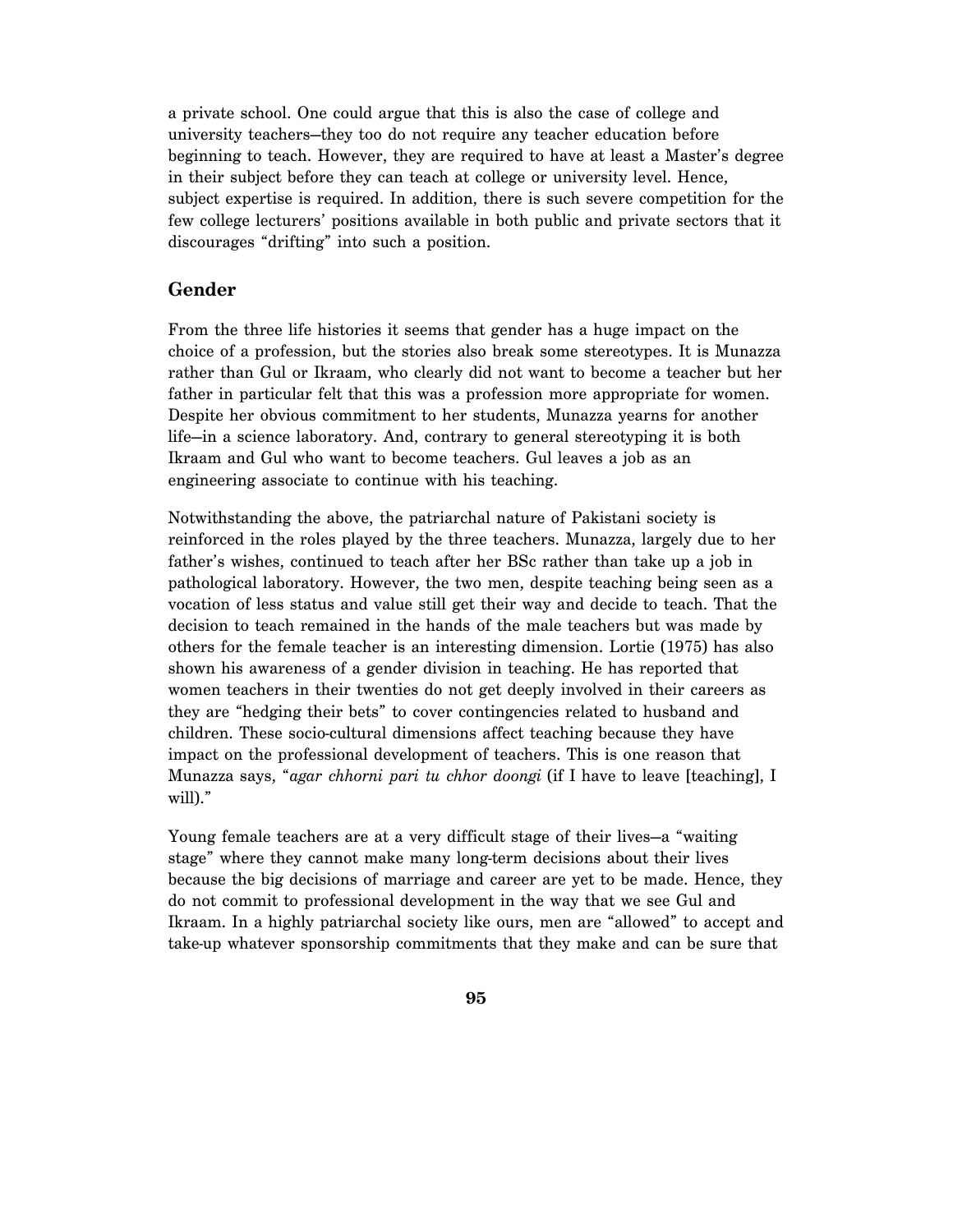their family will support them in everyway. However, this is not the case with women. Munazza is not sure whether she'll be able to honour any commitments she makes to her school if decisions related to her marriage are made.

#### **Teachers as transmitters of knowledge, not creators**

All three teachers conceptualize teaching as transmitting all the knowledge that they have about a subject to their students through appropriate pedagogical strategies. Even the two teachers who have had professional development through AKU-IED have a relatively superficial understanding of their role as reflective practitioners. Both Gul and Ikraam mention that they still need more professional development and need to learn from others, such as faculty of AKU-IED, to get a better understanding of pedagogy, evaluation and monitoring, and other similar areas. Except for a very brief mention by Gul of his experience as a researcher in the ADDIST programme, there is no mention of the development of knowledge by the teachers.

If teachers do not take ownership of the problems of their practice and continue to look to the University professors to offer solutions to the problems of their practice through research, then the profession of teaching will not grow. And if the profession does not grow or, even worse, is not even seen as a profession, teacher status will remain low.

#### **Teaching as researching the interface of content and pedagogy**

All three teachers have very clearly mentioned that they understood the content that they were expecting to teach much better through teaching it than by learning it as a student. What each one tacitly acknowledges is that "subject content" is not a fixed body of knowledge – it is different for different people. The subject content of say physics is different for a student and is different for a teacher. The teacher needs to know not only the main principles but also how best to teach it. With it goes the understanding of the nature of the subject and how best to make that come alive to the students, The iterative relation between the subject content and the pedagogy is itself a research process that has only been partially understood by educational researchers. This continues learning and researching is what keeps the challenge of teaching alive. Note that Ikraam left a more lucrative job in an office environment for teaching as he said he wanted to continue to learn. This conceptualization of teaching as a research process that is continuing whether explicit attention is given to it or not is area that could enhance teachers own self of self and their status in their own eyes.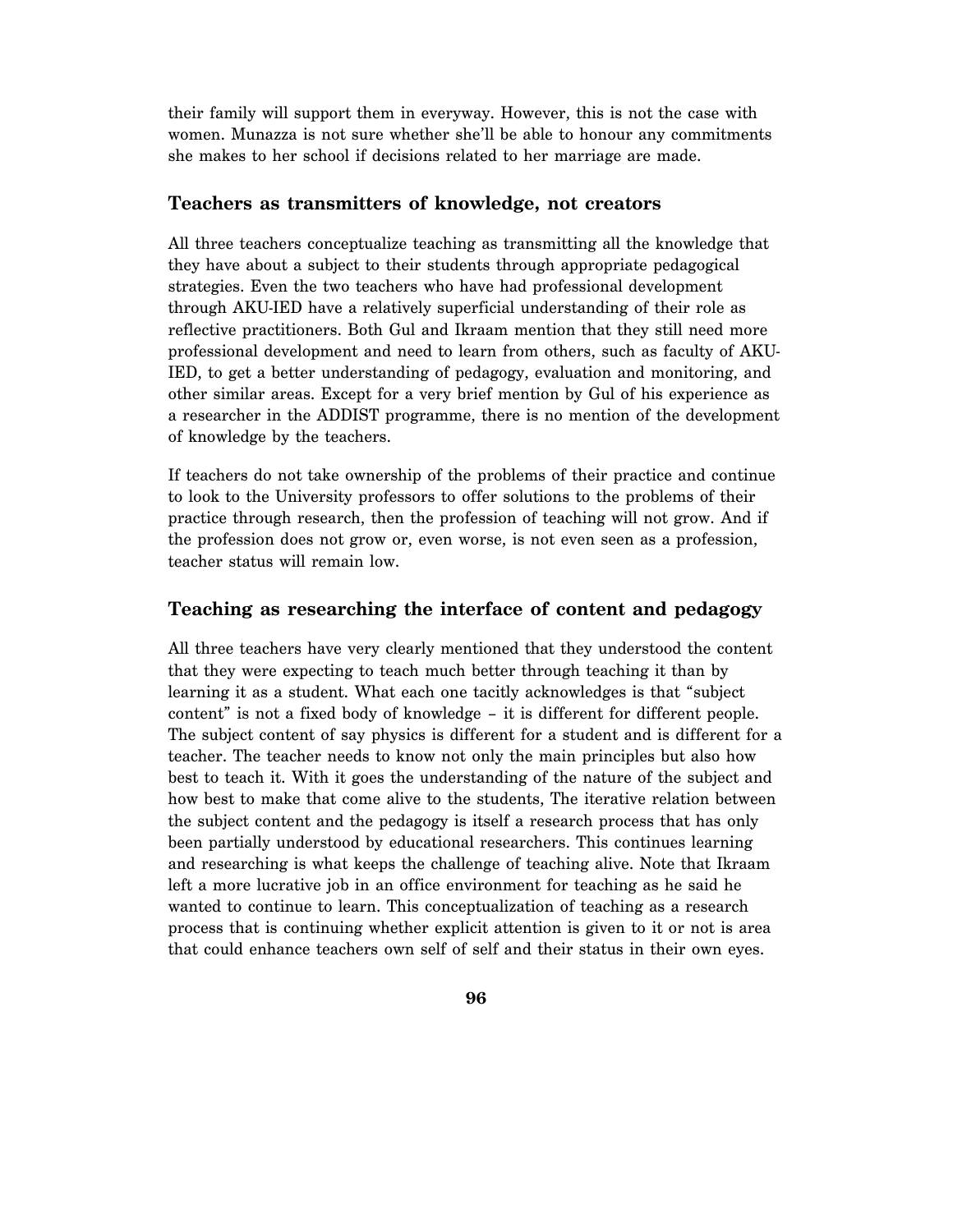## **Teaching practice and the socio-cultural, political and organizational environment of the teacher**

Comparing again the lives of the three teachers, it seems that the two male teachers are very keen to become teachers. This does not appear to be the norm in urban areas where, because of the low status of teaching and low salaries men do not want to take up teaching. However, both the men covered in the studies are keen to become teachers. Gul gave up employment as an Associate Engineer to go back to teaching while Ikraam returned from Dubai and took up teaching as a computer teacher in a school. In contrast, it is Munazza who did not want to become a teacher and at the time of the study too she would have been willing to take up alternate employed that would use her knowledge of microbiology. All three teachers are urban-based; however, both the male teachers have connections to the North. Ikraam is from Chitral and Gul has connections to the NWFP. Does this account for the male teachers valuing becoming a teacher? Is being *Mohajir* (a descendent of immigrant), who are the most highly educated community in Karachi, responsible for Munazza's desire to go into a profession other than teaching? These are questions that will need more probing.

## **Discussion**

Though this is a preliminary secondary analysis, it does bring into spotlight how strong and effective professional development can enhance the status of a profession in the eyes of the practitioners. All three teachers started teaching "informally" before they had made their final decisions to continue to teach as a career; yet, the two male teachers received, in their own words, professional development which were "turning points" in their lives. This helped them to see their own career and their role in it in a new light that enhanced their view of both teaching and their view of themselves. "Effective" professional development makes a huge difference in the way teachers' perceive themselves. Both Gul and Ikraam define AKU-IED's professional training as the turning point of their lives. Note that Gul also completed a Bachelor of Education (BEd) degree but the impact of that programme is not described as a critical factor in his life. Ikraam too attributes his professional development at AKU-IED as a life-changing experience. In contrast, Munazza, who has had no professional development despite teaching for eight years, and despite her commitment and sincerity to the profession, still thinks of the possibility of working in a laboratory at least for some time.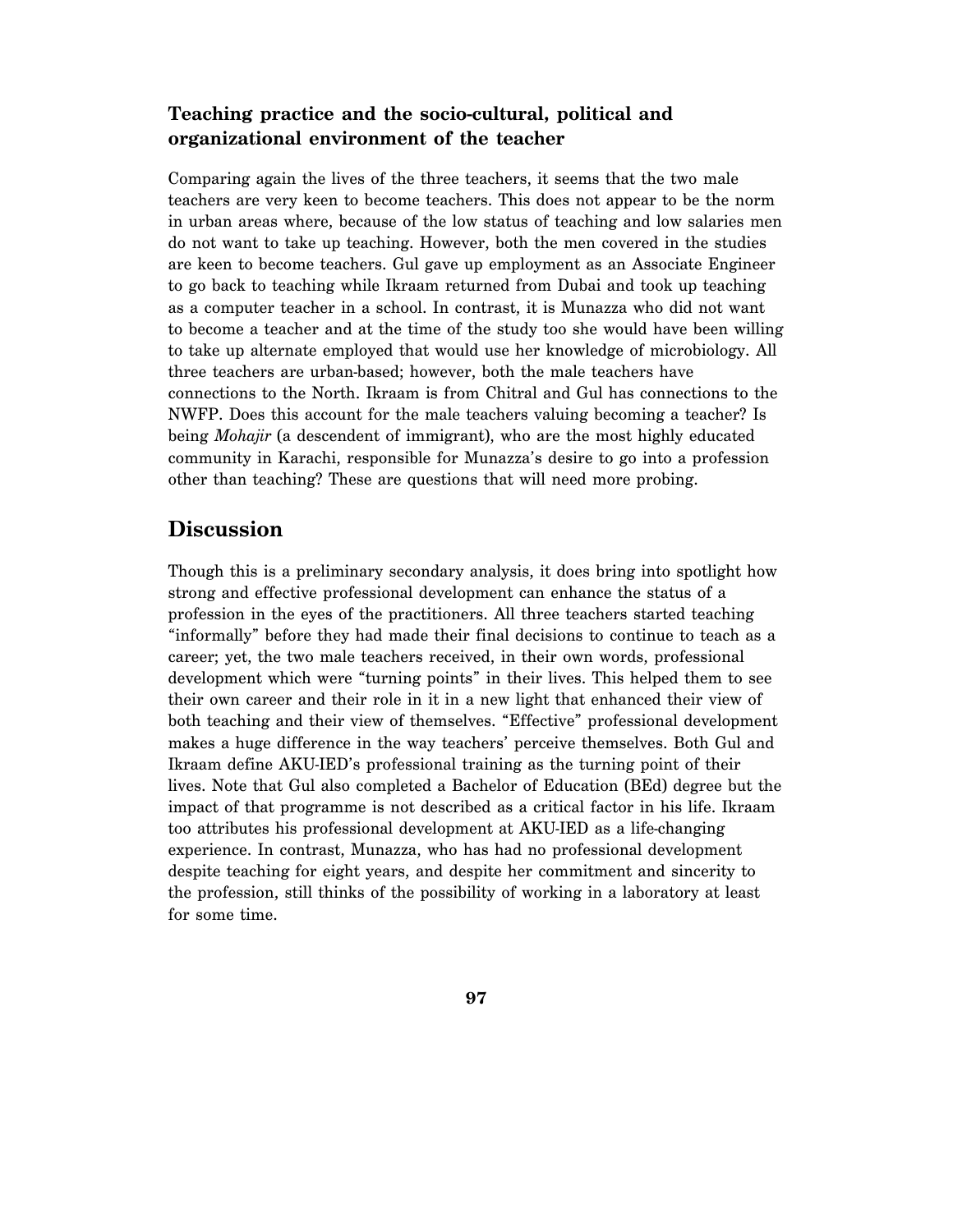It is my claim that good professional development creates pride and a commitment to teaching that brings with it its own social status. Social status is a complex phenomenon and in Pakistan, professional pride and commitment and public recognition help to define it. Through their professional development Gul and Ikraam reached a stage where professional pride has helped them develop a deep value for what they are doing and this is evident from the way they story themselves. Hence, professional development is not only essential from the perspective of being an essential knowledge base for teaching but also from the concept of developing teacher status.

"Good" professional development can come only from trained, professional teacher educators. My biggest recommendation is that we should not only focus on teacher development but on the development of teacher educators as well – to pay attention to those who teach our teachers and to improve the conditions of their practice.

## **References**

- Bertraux, D. (1992). *Biography and society: The life history approach in the social sciences.* Beverly Hills, CA: Sage Publications.
- Dollard, J. (1935). *Criteria for life history*. New Haven, CT: Yale University Press.
- Estabrooks, C. A., Field, P. A. and Morse, J. M. (1994). Aggregating qualitative findings: An approach to theory development. *Qualitative Health Research, 4*(4): 503-11.
- Goodson, I. F. (1992). Studying teacher's lives: An emergent field. In I. F. Goodson (Ed.), *Studying Teacher's Lives*. (pp. 1-17). New York: Teachers College Press.
- Halai, N. (2002). *Munazza's story*. Unpublished Doctoral dissertation, University of Toronto, Ontario Institute for Studies in Education, Toronto, Canada.
- Heaton, J. (2004). *Reworking qualitative data*. Thousand Oaks, CA.: Sage.
- Khan, M. I. (2004). *A study of secondary mathematics teacher's beliefs about the nature of mathematics*. Unpublished Masters dissertation, Aga Khan University, Institute for Educational Development, Karachi, Pakistan.